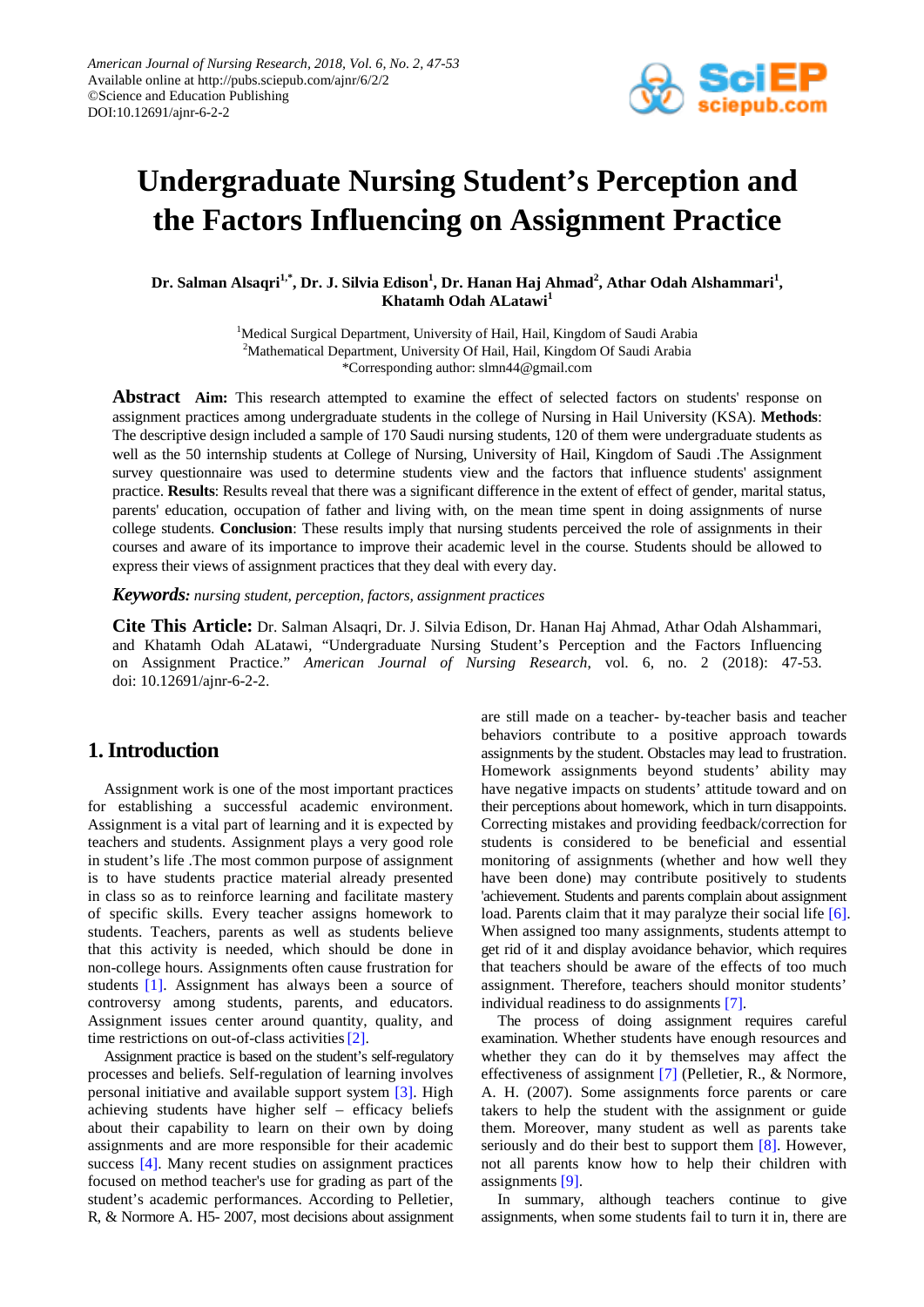justifiable reasons why they continue to require the completion of such tasks.

The purpose of this paper is to identify factors that influence on assignment practices. The study aims to figure out how to increase effective assignment completion.

#### **1.1. Purpose of the Study**

This study aimed to determine the factors that affect the assignment practice of undergraduate nurse college students at the University of Hail, Kingdom of Saudi Arabia (KSA).

#### **1.2 Objectives of the Study**

- 1. Determine the main factors (socio-demographic) that may influence students' assignment practice.
- 2. Determine the extent of the related factors on students' assignment practice.

#### **1.3. Operational Definitions of Keywords**

A) **Perception**: It refers to the way in which students view about assignment practices. B) **Assignment practices**: It refers to a task or piece of work that is given by teachers to students that to be fulfilled outside of college hours as part of course of study. C) **Influencing factors**: It refers to the task that change or intervene in an indirect way for the undergraduate nursing students to their views on assignment practices, which is measured by assignment survey questionnaire includes time spent on assignment, Purpose of assignment, Difficulty of assignment, Support system, Getting it done and Staying organized.

#### **1.4. Null Hypothesis**

There is no significant difference in students' perception for assignment practice due to the proposed factors. The hypothesis is expected to be rejected.

## **2. Subjects and Methods**

#### **2.1 Research Design**

A descriptive research design is used.

#### **2.2. Sampling**

The target population consisted of all nursing students who satisfied the inclusion criteria, namely: (1) a nursing students (Level 2-8), in an RN-BSN program; (2) a nursing students (internship Level), in an RN-BSN program(3) conversant in English (able to read and write English); and (4) voluntarily participate in the study. Utilizing the statistical software G-Power version 3.1.3 with the following input parameters (one tailed independent sample t-test, alpha error probability  $= 0.05$ , power  $= 0.80$  and effect size of 0.5), the estimated sample size needed was 170. 120 undergraduate students as well the 50 internship undergraduate in the University of Hail, Saudi Arabia. All students who were given a piece of work as assignment, related to theory and practical session as part of their curriculum was included.

#### **2.3. Data Collection**

**Tool:** A self-administrative questionnaire was distributed among students, which includes**:**

**Section A:** socio –demographic data included Age, Gender, Marital status, Parents' education level, Occupation of father, Student level, Number of credit registered, Living with whom. Accessibility to a computer, Accessibility to internet, Grades in this course.

**Section B:** Assignment survey Questionnaire with 30 items pertaining to assignment practice which includes the factors such as Time spent on assignment, Purpose of assignment, Difficulty of assignment, Support system, Getting it done and Staying organized was used. Each factor has subset indicators which were given corresponding rating by the respondents using a Scale of 2 composed of 1 (agree), 2 (disagree). Using Cronbach Alpha, the said instrument was found to be reliable as indicated by the value of 0.790. All the students were asked to rate their answers. Each student was asked to complete a questionnaire. The researcher was present and provided clarification to the students when necessary. It took 15 minutes and was constructed to give students limited alternative responses to each question.

#### **2.4 Ethical Consideration**

The study was carried out with the approval of the ethical committee of University of Hail. Permission was taken from the Dean of the College of Nursing to carry out the study. Informed consent was received from each participant prior to distribution of the questionnaire. Participants were assured that their responses would be confidential and anonymous, and that rejection to participate would in no way risk their studying.

## **3. Results**

[Table 1](#page-2-0) shows the demographic profile of the respondents, most of respondent ages are in the range (20-25) of about 67.6% also there were more female (59.4%) than male (40.6%) respondents. The highest marital status was the single with a percent of 67.6%, regarding parents education it is shown in [Table 1](#page-2-0) that the highest percentage are for primary and pre University level which is about 23% of all other levels. Majority of the respondent's father were unemployed with a percentage of 32.4%. Most of the students were in level VII and registering more than 10 credit hours per semester with 42.4%, 79.4% respectively. As the majority of respondents were single we expected that most of them live with their parents, which is the case here, hence about 36.5% of students live with their parents. The respondent accesses to internet and computer was so positive, 86.5% and 82.9% respectively. A greater part of the respondents have moderate grades in the course of this study so about 34.7% took between C and  $C_{\pm}$ .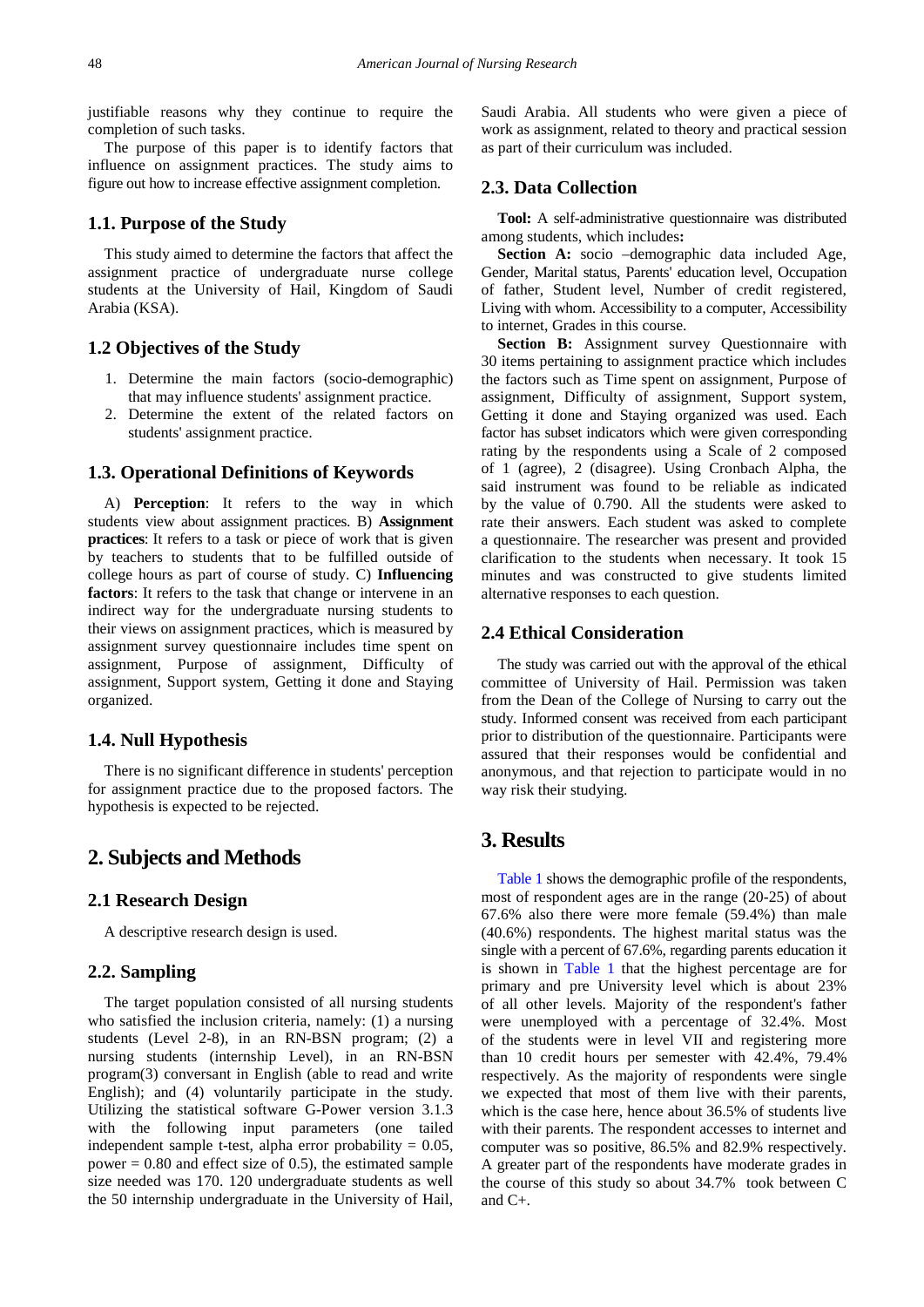Regarding the influencing factors, a scale of 4 was given to the first factor "Time spent on assignment", students' response was 2.82 out of 4 on the frequency of having assignments in the course which indicates high response of students, while the grant mean for this factor was 2.77 out of 4. On the other hand 70% of students said that the given assignments were too long.

T- Test and ANOVA Test were used to determine if there is a significance difference in the means perception of assignments due to socio-demographic factors. A significance level of 0.05 was considered.

[Table 2:](#page-3-0) Summarizes the results we obtain regarding the effect of Gender on related factors. The p-values reveal that there was a significant difference in the extent of effect of gender on "Time spend on assignment"," Difficulty of assignment ", and "Getting it done".

[Table 3:](#page-3-1) Shows the results obtained regarding the effect of Marital Status on related factors. The p-values reveal that there was a significant difference in the extent of effect of marital status revealed to "No difficulty of concentration" the study shows that being single is better to concentrate in assignments than being married or divorced, which is an expected result.

[Table 4:](#page-4-0) Summarizes the results regarding the effect of Parents' Education Status on related factors. The obtained p-values reveal that there was a significant difference in the extent of effect parents' education with respect to "Time spent on assignment", "Support System", and "Staying Organized". Parents' education level plays an important role on students care and knowledge of doing assignments and follow up with their courses.

Similar tables can be done regarding other demographic factors, so the occupation of father and living with, have a significance difference. It can be realized from [Table 5](#page-4-1) that these factors influence the response of nursing college students on assignment practice. From statistical analysis we obtain that the main result is: "There is a significance difference in the response means of related factors due to gender, marital status, Education of parents, Occupation of father and Living with level factors, while other socio-demographic factors have no significance difference in respondent means.

<span id="page-2-0"></span>

|                             | $\tilde{}$         |              |                                    |
|-----------------------------|--------------------|--------------|------------------------------------|
| <b>Profile</b>              |                    | $\mathbf n$  | $\mathbf{0}_{\mathbf{0}}^{\prime}$ |
|                             | $(20-25)$          | 115          | 67.6                               |
|                             | $(26-30)$          | 29           | 17.1                               |
| Age                         | $(31-35)$          | 18           | 10.6                               |
|                             | 36 and above       | 8            | 4.7                                |
| Gender                      | Male               | 69           | 40.6                               |
|                             | Female             | 101          | 59.4                               |
|                             | Married            | 52           | 30.6                               |
|                             | Single             | 115          | 67.6                               |
| <b>Marital status</b>       | Widow              | $\sqrt{2}$   | 1.2                                |
|                             | separated          | $\mathbf{1}$ | .6                                 |
|                             | Illiterate         | 30           | 17.6                               |
|                             | Primary            | 40           | 23.5                               |
|                             | Secondary          | 24           | 14.1                               |
| <b>Parents Education</b>    | Pre-University     | 39           | 22.9                               |
|                             | Graduate/Diploma   | 25           | 14.7                               |
|                             | Post-Graduate      | 12           | 7.1                                |
|                             | Unemployed         | 55           | 32.4                               |
|                             | Technical          | 33           | 19.4                               |
| <b>Father Occupation</b>    | semi-skilled       | 37           | 21.8                               |
|                             | self-employed      | 45           | 26.5                               |
|                             | Level V            | 9            | 5.3                                |
|                             | Level VI           | 27           | 15.9                               |
| <b>College Level</b>        | Level VII          | 72           | 42.4                               |
|                             | Level VIII         | 62           | 36.5                               |
| <b>Credit Hours</b>         | less than 10 hours | 35           | 20.6                               |
|                             | more than 10 hours | 135          | 79.4                               |
|                             | with spouse        | 40           | 23.5                               |
| <b>Living With</b>          | with children      | 57           | 33.5                               |
|                             | with parents       | 62           | 36.5                               |
|                             | with relatives     | 11           | 6.5                                |
| <b>Accesses to Computer</b> | yes                | 141          | 82.9                               |
|                             | no                 | 29           | 17.1                               |
| Accesses to internet        | yes                | 147          | 86.5                               |
|                             | no                 | 23           | 13.5                               |
|                             | A and A+           | 42           | 24.7                               |
|                             | B and B+           | 53           | 31.2                               |
| Grades in the course        | $C$ and $C+$       | 59           | 34.7                               |
|                             | $D$ and $D+$       | 16           | 9.4                                |

**Table 1. Demographic Profile Statistics**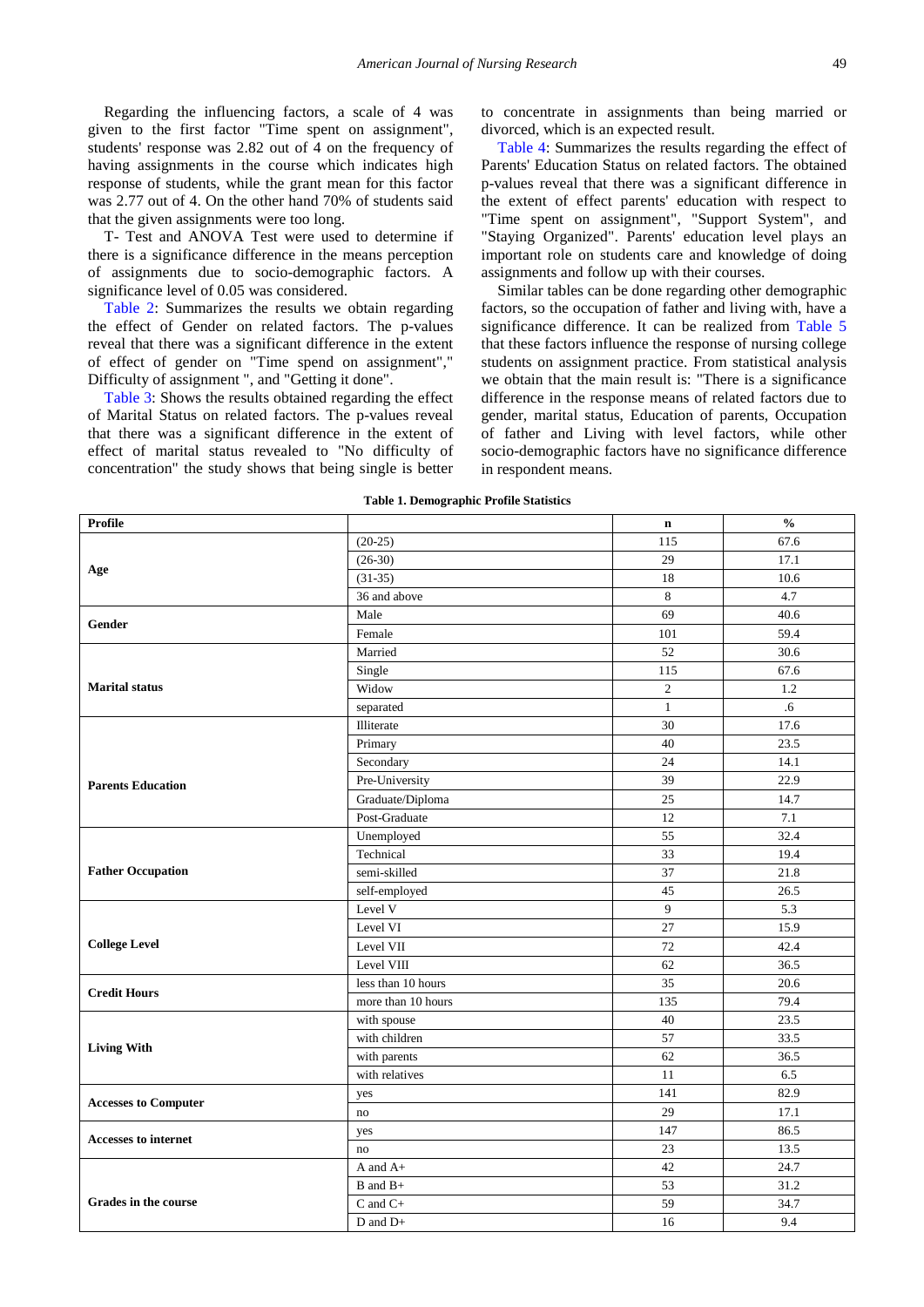|  | Table 2. Significance difference using T-test in related factors due to Gender |  |  |  |
|--|--------------------------------------------------------------------------------|--|--|--|
|  |                                                                                |  |  |  |

<span id="page-3-0"></span>

|                         | Decision                                                                                   |          |       |                  |                       |  |  |
|-------------------------|--------------------------------------------------------------------------------------------|----------|-------|------------------|-----------------------|--|--|
|                         | <b>Related factors</b><br>Remarks<br>t-value<br>p-value                                    |          |       |                  |                       |  |  |
|                         | Time spent on assignment                                                                   |          |       |                  |                       |  |  |
|                         | Frequency of having assignments in the course                                              | $-3.7$   | 0.000 | Significance     | Reject $H_0$          |  |  |
| $\boldsymbol{2}$        | Time spent on assignment during one semester                                               | 1.06     | 0.291 | Not Significance | Accept $H_0$          |  |  |
| 3                       | Are the assignments too long                                                               | 0.441    | 0.66  | Not Significance | Accept $H_0$          |  |  |
|                         | <b>Purpose of Assignment</b>                                                               |          |       |                  |                       |  |  |
|                         | Assignments are based on information learned in a previous semester.                       | 0.193    | 0.847 | Not Significance | Accept $H_0$          |  |  |
| $\sqrt{2}$              | Assignments are based on information learned in a present semester.                        | 0.909    | 0.364 | Not Significance | Accept $H_0$          |  |  |
| $\mathfrak{Z}$          | Assignments is necessary to pass this semester                                             | 0.425    | 0.671 | Not Significance | Accept $H_0$          |  |  |
| $\overline{4}$          | Assignment is part of the course grade                                                     | 0.142    | 0.887 | Not Significance | Accept $H_0$          |  |  |
| 5                       | Assignment helps to understand the material studied in this course                         | $-1.196$ | 0.233 | Not Significance | Accept $H_0$          |  |  |
|                         | Difficulty of assignment                                                                   |          |       |                  |                       |  |  |
|                         | Understand the reason for doing the assignments                                            | $-1.66$  | 0.098 | Not Significance | Accept $H_0$          |  |  |
| $\sqrt{2}$              | Most of time the assignment is easy                                                        | $-3.98$  | 0.000 | Significance     | Reject $H_0$          |  |  |
| 3                       | Hard assignment does not makes frustration                                                 | $-4.4$   | 0.000 | Significance     | Reject $H_0$          |  |  |
| $\overline{4}$          | Sufficient time is given to complete assignment                                            | $-2.5$   | 0.012 | Significance     | Reject H <sub>0</sub> |  |  |
| $\overline{5}$          | Few academic obligations to complete the assignment.                                       | $-3.25$  | 0.001 | Significance     | Reject $H_0$          |  |  |
|                         | <b>Support System</b>                                                                      |          |       |                  |                       |  |  |
| -1                      | Instructor helps to understand the assignment                                              | $-1.7$   | 0.092 | Not Significance | Accept $H_0$          |  |  |
| $\overline{c}$          | Late submission of assignment is not accepted for full credit                              | $-1.6$   | 0.112 | Not Significance | Accept H <sub>0</sub> |  |  |
| $\overline{3}$          | Instructor recognizes my work on assignment                                                | $-3.11$  | 0.002 | Significance     | Reject $H_0$          |  |  |
| $\overline{4}$          | Spouse/Parents render necessary help to do assignment                                      | $-2.7$   | 0.007 | Significance     | Reject $H_0$          |  |  |
| 5                       | Instructor checks assignments one submitted                                                | $-1.95$  | 0.052 | Not Significance | Accept $H_0$          |  |  |
|                         | <b>Getting it Done</b>                                                                     |          |       |                  |                       |  |  |
|                         | Have a quiet place to do assignment                                                        | $-0.152$ | 0.879 | Not Significance | Accept $H_0$          |  |  |
| $\mathbf{2}$            | Few distractions at home                                                                   | $-3.42$  | 0.001 | Significance     | Reject $H_0$          |  |  |
| 3                       | No difficulty of concentration                                                             | $-4.7$   | 0.000 | Significance     | Reject $H_0$          |  |  |
| $\overline{4}$          | Less tired to do assignment                                                                | $-76$    | 0.448 | Not Significance | Accept $H_0$          |  |  |
| 5                       | Activities at home enhance completion of assignments                                       | $-2.1$   | 0.037 | Significance     | Reject $H_0$          |  |  |
| 6                       | Interests in the course of study inferences in doing the assignment                        | $-3.23$  | 0.001 | Significance     | Reject H <sub>0</sub> |  |  |
| $\overline{7}$          | Assignment in other classes does not affect the priority over this semester's assignments. | $-1.67$  | 0.095 | Not Significance | Accept $H_0$          |  |  |
|                         | <b>Staying Organized</b>                                                                   |          |       |                  |                       |  |  |
| 1                       | Aware about the assignment.                                                                | $-0.1$   | 0.92  | Not Significance | Accept $H_0$          |  |  |
| $\sqrt{2}$              | Forgets to do assignments                                                                  | 1.09     | 0.27  | Not Significance | Accept $H_0$          |  |  |
| $\overline{\mathbf{3}}$ | Give everything needed for the assignment                                                  | 0.122    | 0.90  | Not Significance | Accept $H_0$          |  |  |
| $\overline{4}$          | Forgets something needed to do the assignment like books etc.                              | 0.476    | 0.634 | Not Significance | Accept $H_0$          |  |  |
| 5                       | Did assignment but could not find it.                                                      | 2.39     | 0.018 | Significance     | Reject $H_0$          |  |  |
|                         |                                                                                            |          |       |                  |                       |  |  |

## **Table 3. Significance difference using ANOVA test in related factorsdue to Marital Status**

<span id="page-3-1"></span>

|                  | <b>Related factors</b>                                                                     | F-value | p-value | Remarks          | Decision              |
|------------------|--------------------------------------------------------------------------------------------|---------|---------|------------------|-----------------------|
|                  | Time spent on assignment                                                                   |         |         |                  |                       |
|                  | Frequency of having assignments in the course                                              | 1.722   | .165    | Not Significance | Accept $H_0$          |
| $\overline{c}$   | Time spent on assignment during one semester                                               | .791    | .500    | Not Significance | Accept $H_0$          |
| $\overline{3}$   | Are the assignments too long                                                               | .934    | .426    | Not Significance | Accept $H_0$          |
|                  | <b>Purpose of Assignment</b>                                                               |         |         |                  |                       |
|                  | Assignments are based on information learned in a previous semester.                       | .865    | .460    | Not Significance | Accept $H_0$          |
| $\sqrt{2}$       | Assignments are based on information learned in a present semester.                        | .137    | .938    | Not Significance | Accept $H_0$          |
| 3                | Assignments is necessary to pass this semester                                             | .266    | .850    | Not Significance | Accept $H_0$          |
| $\overline{4}$   | Assignment is part of the course grade                                                     | .465    | .707    | Not Significance | Accept $H_0$          |
| 5                | Assignment helps to understand the material studied in this course                         | .341    | .796    | Not Significance | Accept $H_0$          |
|                  | Difficulty of assignment                                                                   |         |         |                  |                       |
|                  | Understand the reason for doing the assignments                                            | 1.076   | .361    | Not Significance | Accept $H_0$          |
| $\overline{2}$   | Most of time the assignment is easy                                                        | 1.078   | .360    | Not Significance | Accept $H_0$          |
| 3                | Hard assignment does not makes frustration                                                 | 1.484   | .221    | Not Significance | Accept $H_0$          |
| $\overline{4}$   | Sufficient time is given to complete the assignment                                        | .432    | .731    | Not Significance | Accept $H_0$          |
| 5                | Few academic obligations to complete the assignment.                                       | .401    | .752    | Not Significance | Accept $H_0$          |
|                  | <b>Support System</b>                                                                      |         |         |                  |                       |
|                  | Instructor helps to understand the assignment                                              | .324    | .808    | Not Significance | Accept $H_0$          |
| $\sqrt{2}$       | Late submission of assignment is not accepted for full credit                              | .287    | .835    | Not Significance | Accept $H_0$          |
| 3                | Instructor recognizes my work on assignment                                                | .269    | .847    | Not Significance | Accept $H_0$          |
| $\overline{4}$   | Spouse/Parents render necessary help to do assignment                                      | .509    | .677    | Not Significance | Accept $H_0$          |
| 5                | Instructor checks assignments one submitted                                                | 1.099   | .351    | Not Significance | Accept $H_0$          |
|                  | <b>Getting it Done</b>                                                                     |         |         |                  |                       |
|                  | Have a quiet place to do assignment                                                        | .523    | .667    | Not Significance | Accept $H_0$          |
| $\mathfrak{2}$   | Few distractions at home                                                                   | 1.295   | .278    | Not Significance | Accept $H_0$          |
| 3                | No difficulty of concentration                                                             | 2.711   | .047    | Significance     | Reject H <sub>0</sub> |
| 4                | Less tired to do assignment                                                                | 1.970   | .120    | Not Significance | Accept $H_0$          |
| 5                | Activities at home enhance completion of assignments                                       | .701    | .552    | Not Significance | Accept $H_0$          |
| 6                | Interests in the course of study inferences in doing the assignment                        | 1.275   | .285    | Not Significance | Accept $H_0$          |
| $\overline{7}$   | Assignment in other classes does not affect the priority over this semester's assignments. | 1.238   | .298    | Not Significance | Accept $H_0$          |
|                  | <b>Staving Organized</b>                                                                   |         |         |                  |                       |
| 1                | Aware about the assignment.                                                                | .780    | .506    | Not Significance | Accept $H_0$          |
| $\boldsymbol{2}$ | Forgets to do assignments                                                                  | .063    | .979    | Not Significance | Accept $H_0$          |
| 3                | Give everything needed for the assignment                                                  | .723    | .540    | Not Significance | Accept $H_0$          |
| $\overline{4}$   | Forgets something needed to do the assignment like books etc.                              | 1.340   | .263    | Not Significance | Accept $H_0$          |
| 5                | Did assignment but could not find it.                                                      | 1.385   | .249    | Not Significance | Accept $H_0$          |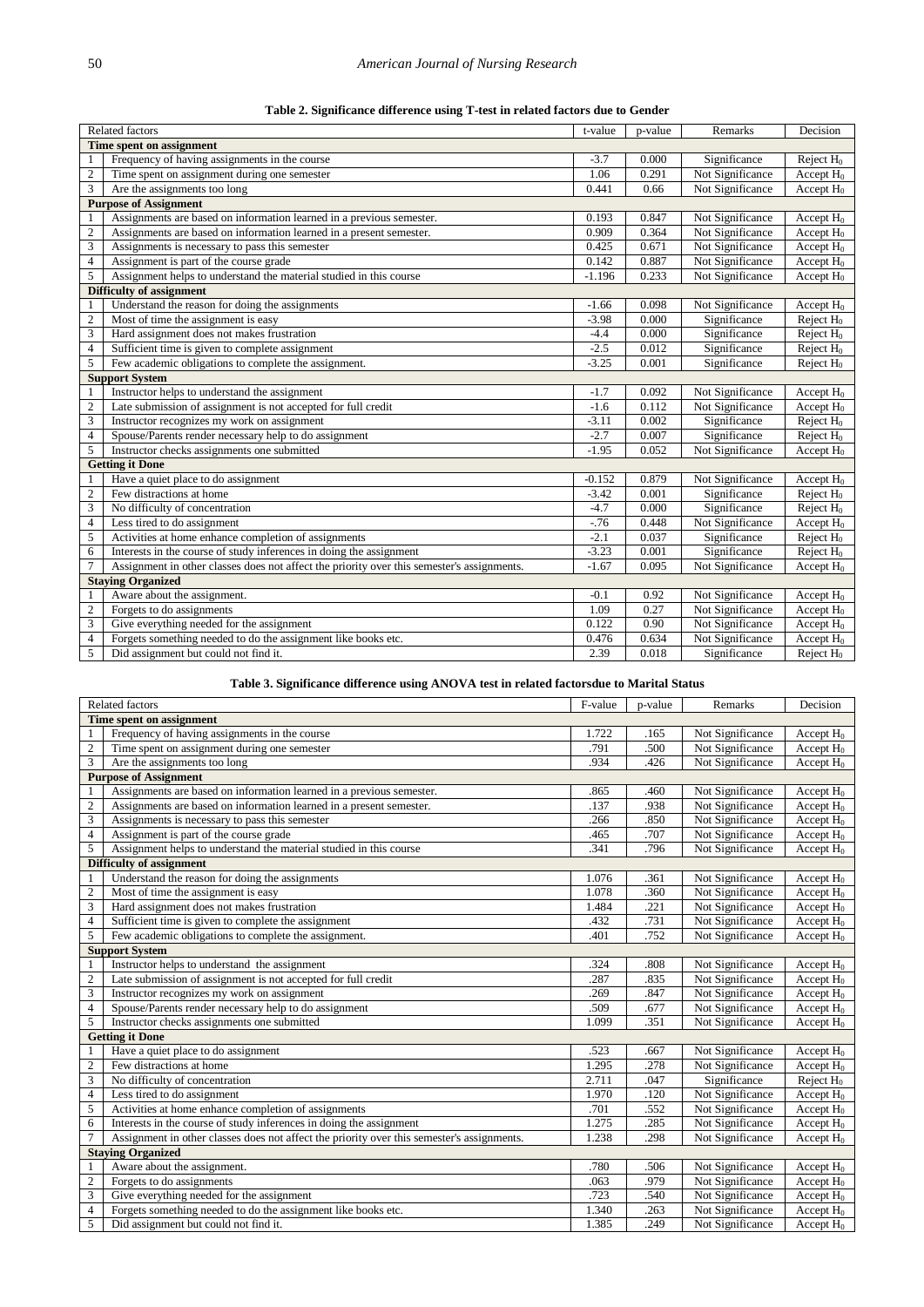|  |  |  | Table 4. Significance difference using ANOVA test in related factors due to parents' education status |
|--|--|--|-------------------------------------------------------------------------------------------------------|
|  |  |  |                                                                                                       |

<span id="page-4-0"></span>

|                  | <b>Related factors</b>                                                                     | <b>F-value</b> | p-value | <b>Remarks</b>   | <b>Decision</b> |
|------------------|--------------------------------------------------------------------------------------------|----------------|---------|------------------|-----------------|
|                  | Time spent on assignment                                                                   |                |         |                  |                 |
|                  | Frequency of having assignments in the course                                              | 2.468          | .035    | Significance     | Reject $H_0$    |
| $\mathfrak{2}$   | Time spent on assignment during one semester                                               | 3.038          | .012    | Significance     | Reject $H_0$    |
| $\overline{3}$   | Are the assignments too long                                                               | .914           | .474    | Not Significance | Accept $H_0$    |
|                  | <b>Purpose of Assignment</b>                                                               |                |         |                  |                 |
|                  | Assignments are based on information learned in a previous semester.                       | 2.407          | .039    | Significance     | Reject $H_0$    |
| $\overline{2}$   | Assignments are based on information learned in a present semester.                        | .350           | .882    | Not Significance | Accept $H_0$    |
| 3                | Assignments is necessary to pass this semester                                             | .307           | .908    | Not Significance | Accept $H_0$    |
| $\overline{4}$   | Assignment is part of the course grade                                                     | 1.004          | .417    | Not Significance | Accept $H_0$    |
| 5                | Assignment helps to understand the material studied in this course                         | .746           | .590    | Not Significance | Accept $H_0$    |
|                  | Difficulty of assignment                                                                   |                |         |                  |                 |
|                  | Understand the reason for doing the assignments                                            | 1.173          | .325    | Not Significance | Accept $H_0$    |
| $\overline{2}$   | Most of time the assignment is easy                                                        | .733           | .600    | Not Significance | Accept $H_0$    |
| 3                | Hard assignment does not makes frustration                                                 | 2.852          | .017    | Significance     | Reject $H_0$    |
| $\overline{4}$   | Sufficient time is given to complete the assignment                                        | 1.476          | .200    | Not Significance | Accept $H_0$    |
| 5                | Few academic obligations to complete the assignment.                                       | .977           | 434     | Not Significance | Accept $H_0$    |
|                  | <b>Support System</b>                                                                      |                |         |                  |                 |
|                  | Instructor helps to understand the assignment                                              | 2.236          | .053    | Not Significance | Accept $H_0$    |
| $\overline{2}$   | Late submission of assignment is not accepted for full credit                              | .296           | .914    | Not Significance | Accept $H_0$    |
| 3                | Instructor recognizes my work on assignment                                                | 1.719          | .133    | Not Significance | Accept $H_0$    |
| $\overline{4}$   | Spouse/Parents render necessary help to do assignment                                      |                | .364    | Not Significance | Accept $H_0$    |
| 5                | Instructor checks assignments one submitted                                                | 2.477          | .034    | Significance     | Reject $H_0$    |
|                  | <b>Getting it Done</b>                                                                     |                |         |                  |                 |
|                  | Have a quiet place to do assignment                                                        | .313           | .905    | Not Significance | Accept $H_0$    |
| $\overline{2}$   | Few distractions at home                                                                   | 1.696          | .138    | Not Significance | Accept $H_0$    |
| 3                | No difficulty of concentration                                                             | 1.387          | .232    | Not Significance | Accept $H_0$    |
| $\overline{4}$   | Less tired to do assignment                                                                | 1.313          | .261    | Not Significance | Accept $H_0$    |
| 5                | Activities at home enhance completion of assignments                                       | .166           | .975    | Not Significance | Accept $H_0$    |
| 6                | Interests in the course of study inferences in doing the assignment                        | .697           | .626    | Not Significance | Accept $H_0$    |
| $\overline{7}$   | Assignment in other classes does not affect the priority over this semester's assignments. | .495           | .780    | Not Significance | Accept $H_0$    |
|                  | <b>Staving Organized</b>                                                                   |                |         |                  |                 |
|                  | Aware about the assignment.                                                                | 1.812          | .113    | Not Significance | Accept $H_0$    |
| $\boldsymbol{2}$ | Forgets to do assignments                                                                  | .226           | .951    | Not Significance | Accept $H_0$    |
| 3                | Give everything needed for the assignment                                                  | 1.910          | .095    | Not Significance | Accept $H_0$    |
| $\overline{4}$   | Forgets something needed to do the assignment like books etc.                              | 3.600          | .004    | Significance     | Reject $H_0$    |
| 5                | Did assignment but could not find it.                                                      | .982           | .430    | Not Significance | Accept $H_0$    |

## **Table 5. Significant Difference In The Extent Of Profile Factors Has On Time Spent On Assignment**

<span id="page-4-1"></span>

| <b>Profile</b>                     |                    | <b>Mean response</b>                                                            | p-value | <b>Remarks</b>                                                                                               | <b>Decision</b> |  |
|------------------------------------|--------------------|---------------------------------------------------------------------------------|---------|--------------------------------------------------------------------------------------------------------------|-----------------|--|
|                                    | $20 - 25$          | 2.84                                                                            |         |                                                                                                              |                 |  |
|                                    | $26 - 30$          | 2.75                                                                            |         | Not Sig*<br>Sig*<br>Sig*<br>Sig*<br>Sig*<br>Not Sig*<br>Not Sig*<br>Sig*<br>Not Sig*<br>Not Sig*<br>Not Sig* |                 |  |
| Age                                | $31 - 35$          | 2.47                                                                            |         |                                                                                                              | Accept $H_0$    |  |
|                                    | 36 and above       | 2.43                                                                            |         |                                                                                                              |                 |  |
|                                    | Male               | 2.63                                                                            |         |                                                                                                              |                 |  |
| Gender                             | Female             | 2.87                                                                            |         | 0.11<br>0.03<br>0.04<br>0.02<br>0.00<br>0.52<br>0.19<br>0.01<br>0.09<br>0.40<br>0.49                         | Reject $H_0$    |  |
|                                    | Married            | 2.7                                                                             |         |                                                                                                              |                 |  |
|                                    | Single             | 2.82                                                                            |         |                                                                                                              |                 |  |
| <b>Marital Status</b>              | Widow              | 2.25                                                                            |         |                                                                                                              | Reject $H_0$    |  |
|                                    | Separated          | $\mathbf{1}$                                                                    |         |                                                                                                              |                 |  |
|                                    | Illiterate         | 2.66                                                                            |         |                                                                                                              |                 |  |
|                                    | Primary            | 2.97                                                                            |         |                                                                                                              |                 |  |
| <b>Education Status of Parents</b> | Secondary          | $\overline{3}$                                                                  |         |                                                                                                              |                 |  |
|                                    | Pre-University     | 2.79                                                                            |         |                                                                                                              | Reject $H_0$    |  |
|                                    | Graduate/Diploma   | 2.44                                                                            |         |                                                                                                              |                 |  |
|                                    | Post-Graduate      | 2.5                                                                             |         |                                                                                                              |                 |  |
|                                    | Unemployed         | 2.5                                                                             |         |                                                                                                              |                 |  |
| <b>Occupation of Father</b>        | Technical          | 2.66                                                                            |         |                                                                                                              | Reject $H_0$    |  |
|                                    | Semi-skilled       | 2.98                                                                            |         |                                                                                                              |                 |  |
|                                    | Self-employed      |                                                                                 |         |                                                                                                              |                 |  |
|                                    | Level V            | 2.5                                                                             |         |                                                                                                              | Accept $H_0$    |  |
| <b>Student's Level</b>             | Level VI           | 2.74                                                                            |         |                                                                                                              |                 |  |
|                                    | Level VII          | 2.84                                                                            |         |                                                                                                              |                 |  |
|                                    | Level VIII         | 2.73                                                                            |         |                                                                                                              |                 |  |
| <b>Credit Hours</b>                | less than 10 hours | 2.62                                                                            |         |                                                                                                              | Accept $H_0$    |  |
|                                    | more than 10 hours |                                                                                 |         |                                                                                                              |                 |  |
|                                    | with spouse        |                                                                                 |         |                                                                                                              |                 |  |
| <b>Living With</b>                 | with children      |                                                                                 |         |                                                                                                              | Reject $H_0$    |  |
|                                    | with parents       |                                                                                 |         |                                                                                                              |                 |  |
|                                    | with relatives     |                                                                                 |         |                                                                                                              |                 |  |
| <b>Accesses to Computer</b>        | yes                |                                                                                 |         |                                                                                                              | Accept $H_0$    |  |
|                                    | $\rm{no}$          | 2.98<br>2.8<br>2.7<br>2.64<br>2.99<br>2.45<br>2.77<br>$2.\overline{75}$<br>2.78 |         |                                                                                                              |                 |  |
| <b>Accesses to internet</b>        | yes                |                                                                                 |         |                                                                                                              | Accept $H_0$    |  |
|                                    | no                 | 2.65                                                                            |         |                                                                                                              |                 |  |
|                                    | A and A+           | 2.64                                                                            |         |                                                                                                              |                 |  |
| Grades in the course               | B and B+           | 2.78                                                                            |         |                                                                                                              |                 |  |
|                                    | $C$ and $C+$       | 2.86                                                                            |         |                                                                                                              | Accept $H_0$    |  |
|                                    | D and D+           | 2.71                                                                            |         |                                                                                                              |                 |  |
| $*$ Sig = Significance             |                    |                                                                                 |         |                                                                                                              |                 |  |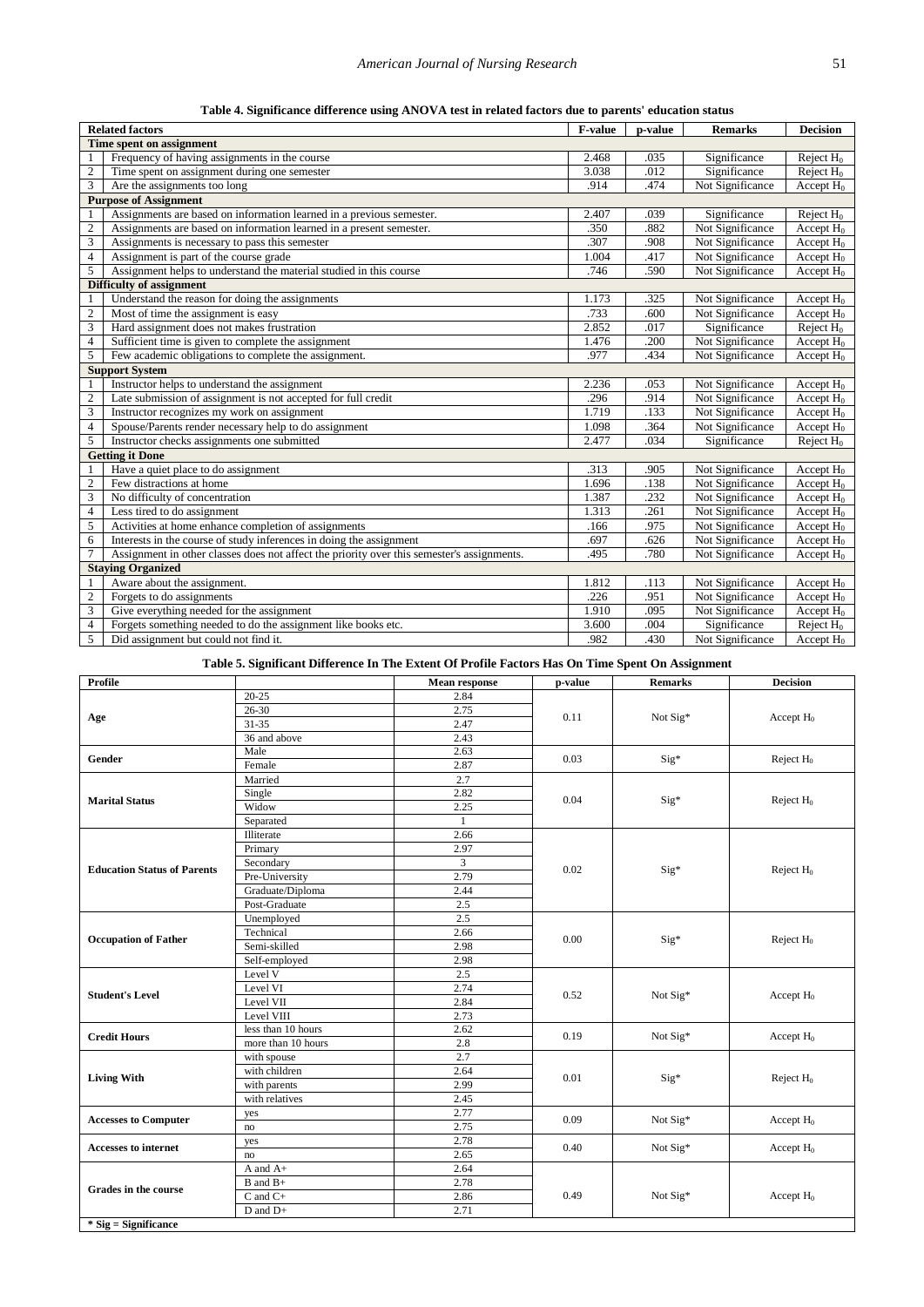## **4. Discussion**

From the above statistical analysis and hypothesis tests it is found that students response are Age, with highest mean for the interval 31-36years old. Gender, it was noticeable that female students spend more time on doing assignments and are highly positive regarding the importance and difficulty of assignments. This study also reveal that more than 10 hours of assignment in a semester, still showed no increase in academic achievement. Most of the students took moderate grade. These findings are contradictive to the most recent studies  $[5,6,7,30]$  that claim the time spent is most influential. It was shocking that 70% said assignments were too long. Similarly studies by Paschal et al [\[23\]](#page-6-0) found contradictory opinion that students who spend little or no time on assignment are unlikely to work longer on a assignments, just because more has been assigned. A study conducted by [\[29\]](#page-6-1) extensive assignments were associated with a comparatively unfavorable development in overall student achievement [\[3,18\].](#page-5-2) The p value reveal that there was a significant difference in frequency of having assignment in the course ofstudy. Similarly, Barry J Zimmerman [\[4\]](#page-5-3) found significant relationship between frequency of assignment and average studies achievement in grades. Parents should be encouraged to serve in a supporting role [\[27\].](#page-6-2) Many studies have focus on assignment as a link between home and school [\[22\].](#page-6-3) The assignment process often includes a review of parental involvement [\[16,18\].](#page-5-9) It is necessaryto provide some guidance on the purpose of the assignment by parents [\[19,30\].](#page-5-10) The findings of this study indicate the same. It was clear andexpected that living with parents is betterfor students than living with spouse or have children. Students in level V have high response mean with respect to other levels. Finally Occupation of Father has an effect on students response since self – employed or semi-skilled. Father had higher mean on their children attitude of doing assignments. Some students have educated parents and technology at their disposal, but others live in homes without supervision [\[15\].](#page-5-11) In a recent study [\[12\]](#page-5-12) found that for many parents it is required to give assignments which do not require a high level of subject matter knowledge [\[11,14\]](#page-5-13) and students must stay organized by setting goal [\[20,21\].](#page-6-4)

## **5. Conclusion**

Assignment practices are a strong academic activity in which students need to receive assistance from their spouse and/or parents. Female students are more significantly perceived the assignment practices in nursing courses. According to Vatterott [\[29\]](#page-6-1) at its, assignment in reasonable amounts can support and enhance learning, provide feedback to teachers about learning and instill confidence within students when they successfully complete their assignments on their own. Perception is everything and student infer a lot from their environment.

# **Competing Interests**

The research investigators declare not to have any financial and non-financial competing interests regarding the publication of this paper.

## **Acknowledgments**

The research investigators would like to express their gratitude toward the University of Hail for funding this project and we are indebted to all the students who freely gave their time to participate in this study.

## **References**

- <span id="page-5-0"></span>[1] Adem Sultan Turanli, (2009). Students' and Parents' Perceptions about Homework: Education and Science., Cilt 34, Sayı 153 2009, Vol. 34, No 153
- <span id="page-5-1"></span>[2] Anuradha Agarwal, Nishtha. (2015). Attitude towards homework of secondary school students: International Journal of Education and Science Research.2015; Volume 2, Issue 1: ISSN2348-6457.
- <span id="page-5-2"></span>[3] Baines, L.. Learning from the world: Achieving more by doing less. Phi Delta Kappan, : 89, 98-100.
- <span id="page-5-3"></span>[4] Barry J. Zimmerman, Anastasia Kitsantas, (2005). Home work practices and academic achievement .The mediated role of self-efficacy and perceived responsibility beliefs: Contemporary Educational Psycology, 30, 397-417.
- <span id="page-5-8"></span>[5] Brock, C.H., Lapp, D., Flood, J., Fisher, D., & Han, K.T. (2007). Does homework matter? Aninvestigation of teacher perceptions about homework practices for children from nondominant backgrounds. Urban Education, 42, 3 49-372.
- <span id="page-5-4"></span>[6] Campbell, J. R., Hombo, C. M., Mazzeo, J. (2000). NAEP 1999 trends in academic progress: Three decades of student performance. Washington DC: U.S. Department of Education/NCES 2000-469.
- <span id="page-5-5"></span>[7] Cooper, H., & Valentine, J. C. (2001). Using research to answer practical questions about homework: Educational Psychologist, 36(3), 143-153.
- <span id="page-5-6"></span>[8] Cooper, Lindsay, J.J., Nye, B Greathouse, S. (1998). Relationships among attitudes about homework, amount of homework assigned and completed, and student achievement. Journal of Educational Psychology1998; 90, 70-83.
- <span id="page-5-7"></span>[9] Corno, L. (2000). Looking at homework diverently. Elementary School Journal. 100, 529-548.
- [10] David J. Doorn, (2010). Student Attitudes and Approaches to Online Homework: International Journal for the Scholarship of Teaching and Learning., Volume 4 | Number 1 Article 5.
- <span id="page-5-13"></span>[11] De Jong, R., Westerhof, K.J., & Creemers, B.P.M. (2000). Homework and student mathachievement in junior high schools. Educational Research & Evaluation, 6, 1 30-157.
- <span id="page-5-12"></span>[12] Denise Letterman, Robert Morris, (2013). Students perception of Homework Assignments and what influences their ideas,: Journal of college teaching and learning.; 10(2): 113.
- [13] Dochy, F., Segers, M., &Buehl, M. M. (1999). The relation between assessment practices and outcomes of studies: the case of research on prior knowledge. Review of educational research, 69 (2), 147-188.
- [14] Drew, S. (2001). Perceptions of what helps learn and develop in education. Teaching in Higher Education, 6 (3), 309-331.
- <span id="page-5-11"></span>[15] Dettmers, S., Trautwein, U., & Ludtke, O. (2009). The relationship between homework time and achievement is not universal: Evidence from multilevel analyses in 40 countries. School Effectiveness and School Improvement, 20, 3 75-405.
- <span id="page-5-9"></span>[16] Ellsasser, C. (2007). Do the math: Redesigning homework to create more time for learning. Encounter, 20, 20-24.
- [17] Hayward, Jennifer M., (2010). The Effects of Homework on Student Achievement: Education and Human Development Master's Theses. Paper 120.
- [18] Hoeke, Christy E., (2017). Homework Practices: Teacher and Parent Perceptions of Efficacy and Purpose. Electronic Theses and Dissertations. Paper 3283.
- <span id="page-5-10"></span>[19] Jan P. Owens, "Student Satisfaction with Group Work: Perceptions and Attitudes" Proceedings of the Academy of Marketing Science book series (DMSPAMS). pp 67-73, 31 October 2014.